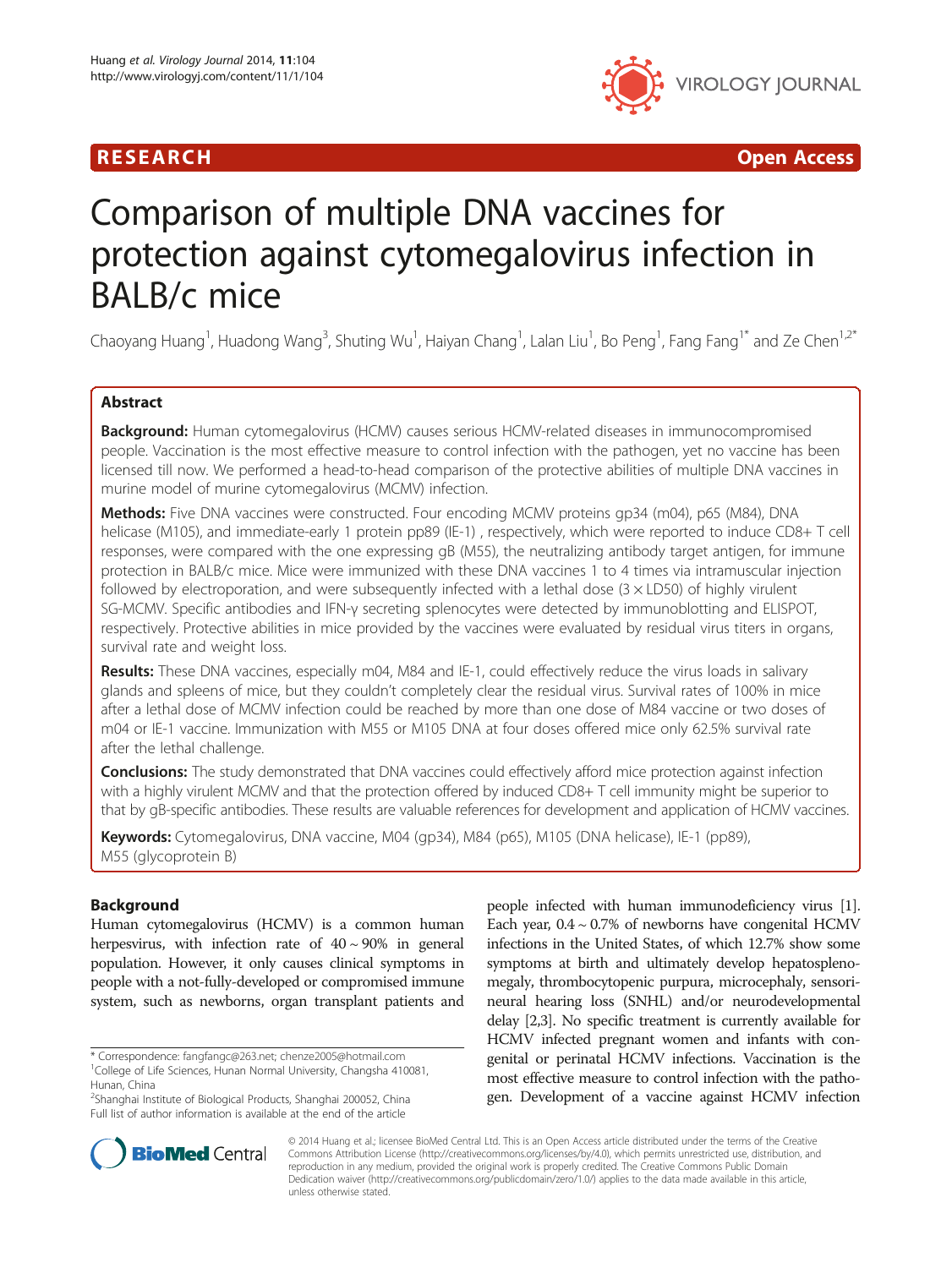has been identified as a high priority goal in biomedical research [[4](#page-7-0)], yet no vaccine has been licensed till now due to unsatisfactory results of clinical trials on the current HCMV vaccine candidates. Many researches are still in preclinical stage except three, two with a neutralizing antibody inducing gB subunit vaccine plus MF59 adjuvant [\[5,6\]](#page-7-0) and one with a bivalent DNA vaccine (TransVax™) containing plasmids encoding gB and pp65 formulated with poloxamer CRL1005 and benzalkonium chloride, which have completed phase II clinical trials [\[7](#page-8-0)]. The gB/MF59 vaccine exhibited a vaccine efficacy of 50% in CMV-seronegative women and had the potential to decrease incident cases of maternal and congenital CMV infection [[6\]](#page-7-0). The gB/MF59 and the DNA vaccine both could limit the periods of viraemia and consequently the need for antiviral treatment in organ-transplant patients [[5](#page-7-0),[7\]](#page-8-0). The paper by F. Rieder and C. Steininger reviewed these completed phase II clinical trials on HCMV vaccines [\[8\]](#page-8-0). Now evaluation of ASP0113 (formerly TransVax™) is ongoing in phase III trials (NCT01877655 at [www.clinicaltrials.gov\)](http://www.clinicaltrials.gov).

A suitable animal model is very useful for the study of HCMV pathogenicity and protective immune responses of HCMV vaccines in humans. However, strict species specificity of CMV has restricted the possibility of establishing an animal model of HCMV infection. The MCMV is similar to HCMV in virion structure, genome organization, gene expression, tissue tropism and latency. Therefore, mouse model of MCMV infection has now been widely used in exploring HCMV infection [[9,10](#page-8-0)]. Similar with HCMV, MCMV is expressed in three sequential phases, immediate early (IE), early (E) or late (L) after infecting host cells, which show coordinate regulation and temporal control [[11](#page-8-0)]. MCMV M123 (IE-1) is the homologous gene of HCMV UL123 (IE-1), and is expressed at the IE phase of MCMV replication as a non-structural protein pp89. M84 is expressed in E phase of replication as a non-structural protein of 65 kD (p65), and its homologous protein pp65 in HCMV is the main antigen for cytotoxic T lymphocyte (CTL) response against HCMV infection in humans [[12,13](#page-8-0)]. The m04 gene is only present in MCMV, and is expressed in E phase of virus replication as gp34 protein and plays an important role in immune escape of MCMV [[14,15\]](#page-8-0). M105 is expressed as DNA helicase of MCMV, which is necessary for MCMV replication in the host. M105 and its HCMV homolog UL105 are highly conserved [\[16\]](#page-8-0). M55 gene and its HCMV counterpart UL55 gene both encode the envelope glycoprotein B (gB), the target antigen recognized by CMV-specific neutralizing antibodies. As a new type of vaccine, DNA vaccine could carry antigen-coding genes of a pathogen and induce humoral and/or cellular immune responses in vivo. At the same time, DNA vaccine offers a method for selecting effective antigens. Thus we chose to deliver viral components in the form of DNA vaccine, and performed a head to head comparison of five different MCMV DNA vaccines for their capacities in inducing immune responses and providing protection against MCMV infections.

## Results

Survival rates of mice against a lethal SG-MCMV infection To evaluate the protection provide by the five DNA vaccines, 420 female, 6 ~ 8 week old BALB/c mice were randomly divided into 21 groups, 20 mice each. One group was the unimmunized control. The other 20 groups were immunized with m04, M84, M105, IE-1 and M55 DNA vaccine at a dosage of 100  $\mu$ g for 1 ~ 4 times, respectively, via intramuscular injection plus electroporation. The immunization interval was two weeks for multiple doses. Fourteen days after the final immunization, mice were infected via intraperitoneal injection with a lethal dose  $(3 \times LD50)$  of SG-MCMV. After infection of mice, the survival rate, body weight change and residue virus loads in organs were monitored.

The survival rates of mice were recorded within 21 days post-infection (d.p.i.). As shown in Table [1,](#page-2-0) mice in control group were unimmunized and all died within 7 days after a lethal virus challenge. Compared with the control, mice immunized with all the plasmids except M55 DNA obtained protection against infection even at one dose of injection, with the survival rates of 81.3%, 75%, 31.3% and 68.8% for m04, M84, M105 and IE-1 groups, respectively. M55 could only provide partial protection (56.3%) for mice at more than 2 doses of injection. Among the four DNA vaccines, i.e. m04, M84, M105 and IE-1,100% survival rate against a lethal MCMV infection was achieved in mice with more than one dose of M84 DNA or more than two doses of either m04 or IE-1 DNA, whereas protective ability provided by M105 was overall poor with multiple immunizations, almost the same as that by M55. The results demonstrated that immunization with m04, M84 or IE-1 DNA vaccine could achieve 100% survival rate against a lethal MCMV infection. Meanwhile, M105, the same as M55 DNA, only provided partial protection.

## Body weight changes of mice after the lethal SG-MCMV challenge

Body weight changes of mice were also recorded within 21 days post-infection. As shown in Figure [1,](#page-2-0) within the first few days after the challenge, i.e., the acute phase of infection, all mice had drastic weight loss, but significant difference was present in some of the m04, M84 and IE-1 groups compared with the control group and the M55 group. In the control group, the maximal weight loss reached 23% and mice all died within 7 days. The weight losses of all the immunized groups were lower than that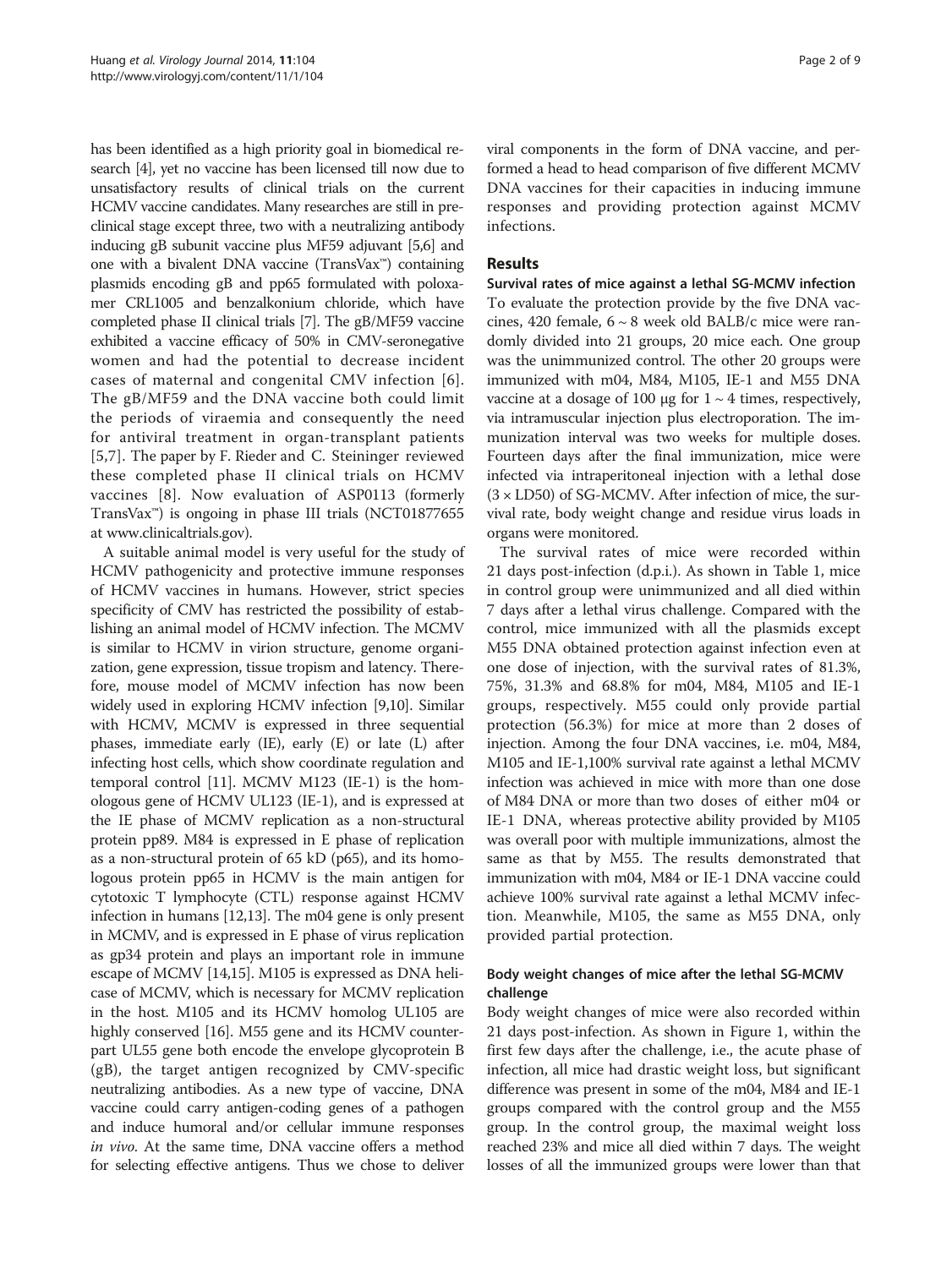| Vaccine | Survival rates (No. of survivors/No. tested) |                              |                             |                             |  |  |  |
|---------|----------------------------------------------|------------------------------|-----------------------------|-----------------------------|--|--|--|
|         | One dose                                     | Two doses                    | Three doses                 | Four doses                  |  |  |  |
| M04     | 13/16 $(81.3\%)^{a,b}$                       | 15/16 (93.8%) <sup>a,b</sup> | 16/16 (100%) <sup>a,b</sup> | 16/16 (100%) <sup>a,b</sup> |  |  |  |
| M84     | $12/16$ (75%) <sup>a,b</sup>                 | 16/16 (100%) <sup>a,b</sup>  | 16/16 (100%) <sup>a,b</sup> | 16/16 (100%) <sup>a,b</sup> |  |  |  |
| M105    | $5/16$ (31.3%) <sup>a</sup>                  | $6/16$ (37.5%) <sup>a</sup>  | 8/16 (50%) <sup>a</sup>     | 10/16 (62.5%) <sup>a</sup>  |  |  |  |
| $E-1$   | $11/16$ (68.8%) <sup>a,b</sup>               | 14/16 (87.5%) <sup>a,b</sup> | 16/16 (100%) <sup>a,b</sup> | 16/16 (100%) <sup>a,b</sup> |  |  |  |
| M55     | 0/16(0%)                                     | $0/16(0\%)$                  | $9/16$ (56.3%) <sup>a</sup> | 10/16 (62.5%) <sup>a</sup>  |  |  |  |
| Control |                                              | $0/16(0\%)$                  |                             |                             |  |  |  |

<span id="page-2-0"></span>Table 1 Survival rates of mice after lethal virus challenge§

 $^{\rm s}$ Mice were immunized 1 ~ 4 times, at an interval of 2 weeks, with 100 µg plasmid DNAs. Two weeks after the final immunization, mice were challenged with a lethal dose (3 × LD50) of SG-MCMV. The survival rates of mice were determined 21 days postinfection.

<sup>a</sup>Significant difference compared with control animals,  $P < 0.05$ .

<sup>a</sup>Significant difference compared with control animals, P < 0.05.<br><sup>b</sup>Significant difference compared with the M55 group at the same immunization frequency.

of the control group, indicating the protective effects offered by immunization with these DNA vaccines. The maximal weight losses were on day 3–5 p.i., and afterwards mice gradually gained weights. Weight loss moderated along with the increase of the immunization frequency

of a DNA vaccine. At the same immunization frequency, the maximal weight losses in m04, M84 and IE-1 groups were lower than those in M55 and M105 groups. By day 21 p.i., all surviving mice had recovered their body weight to pre-challenge levels.



DNAs encoding M04, M84, M105, IE-1and M55, respectively. Two weeks after the final immunization, mice were challenged with a lethal dose (3 × LD50) of MCMV and the body weights were measured within 3 weeks after the challenge. Data points represent mean ± SD of each group. a. Significant difference compared with control group ( $P < 0.05$ ). b. Significant difference compared with M55 group ( $P < 0.05$ ).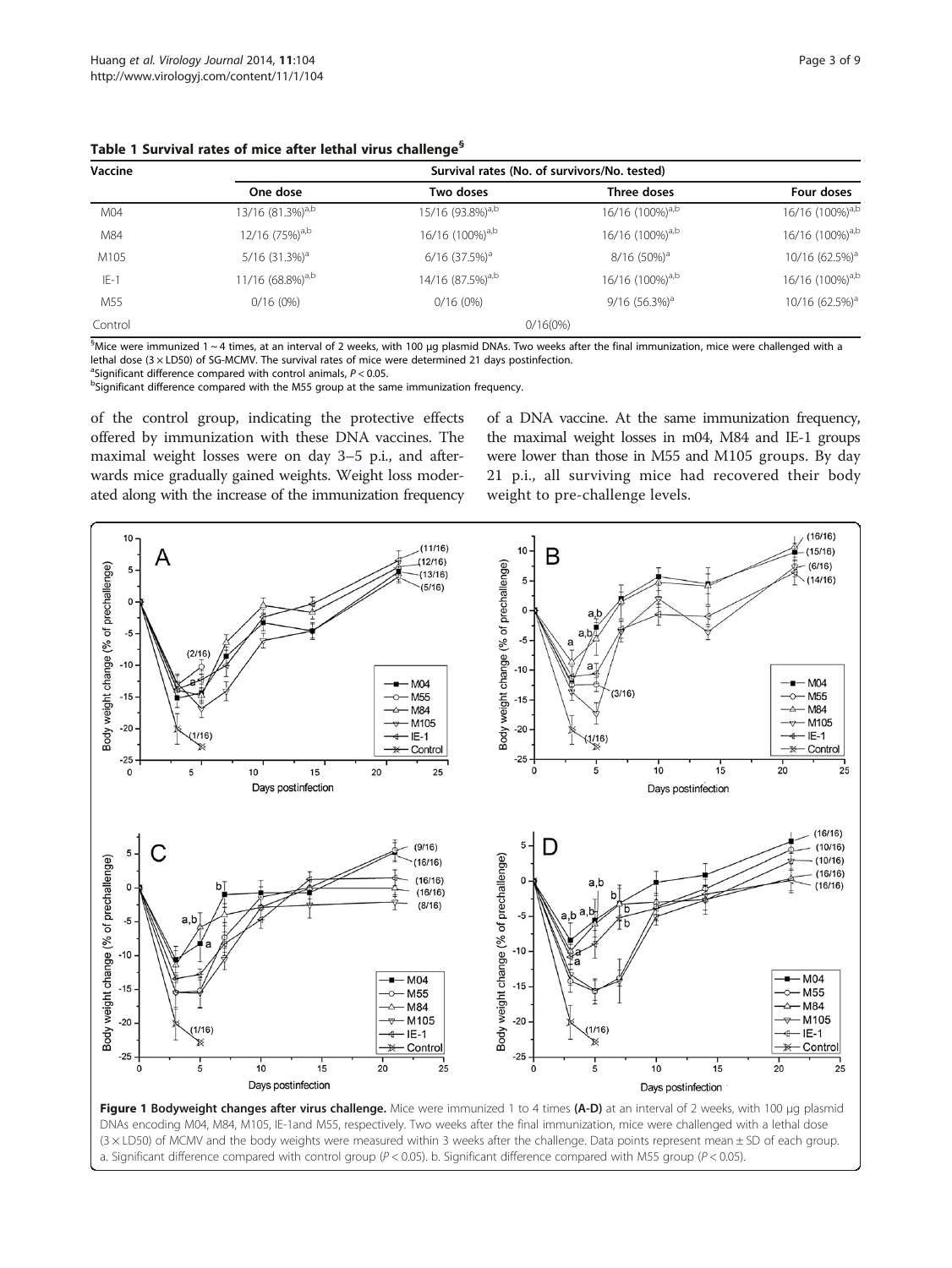#### <span id="page-3-0"></span>Residual virus titers in mice organs after challenge

In the process of infection with SG-MCMV, the spleen is a key affected organ, in which the virus load in the infected mice was reported to peak on 5 d.p.i. [[17\]](#page-8-0), and salivary gland is another important organ for virus replication, latency and dissemination. We harvested spleens of 4 mice from each group on 5 d.p.i. and salivary glands of another 4 mice from the surviving mice of each group on 21 d.p.i.. The samples were homogenized and analyzed for virus titration by plaque assay on 3T3 cells. The results are shown in Table 2.

On day 5 after virus infection, the virus titer of spleen detected in the control group was  $10^{5.1}$  PFU/ml. The values in all the immunized mice were significantly lower than that in the control group. In mice immunized with IE-1, the virus loads of spleen declined as the immunization frequency increased and the lowest value was  $10^{2.4}$  PFU/ml at 4 doses. In addition, with 4 doses of injection, the IE-1 group had a significant decrease compared with other groups; the M84 and m04 groups had significantly lower virus titers compared with the M55 and M105 groups. There was no significant difference between the m04 and M84 groups, as well as between M55 and M105 groups.

As for the virus titers in salivary glands on 21 d.p.i., there were no detection data for the control and M55 groups at one and two doses, as no mice survived. The highest virus titer in salivary glands was  $10^{4.2}$  PFU/ml when mice were immunized thrice with M55. Compared with the one-dose immunization, the four-dose immunization significantly reduced the virus loads in the salivary glands of mice. In addition, with 4 doses of injection, the M84, m04 and IE-1groups were significantly lower than

the M55 group, but there was no significant difference between the M105 and M55 groups.

The above results demonstrated that these DNA vaccines, especially m04, M84 and IE-1, could effectively reduce the virus loads in organs of mice. However, they were still weak in completely clearing the residual virus.

#### Humoral immune response of mice to DNA vaccines

Sera samples were collected from 4 mice of each group by tail bleeding 13 days after the last immunization. The specific IgG antibodies to DNA vaccines in sera of mice were analyzed by immunoblotting. The results are shown in Figure [2](#page-4-0). All the plasmids could not induce a detectable level of antibody when they were injected only once. When they were immunized twice, all the specific antibody levels were raised except that to M105 antigen. The antibody titers increased along with the increase of the immunization frequency.

#### Cellular immune responses of mice to MCMV DNA vaccines

The cellular immune responses were detected by ELISPOT assay in mice immunized four times with m04, M84, M105 and IE-1 DNAs. The plasmid M55 was not involved in this experiment as the  $H-2<sup>d</sup>$  restricted epitope for gB has not been reported anywhere. Additional twenty female mice,  $6 \sim 8$  weeks old, were equally grouped into 5 groups, 4 mice each. One group was used as control and remained unimmunized. The rest 4 groups were immunized four times with m04, M84, M105 and IE-1 DNAs at a dosage of 100 μg, respectively, followed by electroporation. Two weeks after the last immunization, the splenocytes were separated from the mice, diluted appropriately, and stimulated by addition of the corresponding epitope peptide.

Table 2 Virus titers in the spleen and salivary glands of mice after lethal challenge<sup>§</sup>

| Vaccine | Spleen virus titers ( $Log_{10}$ PFU/ml) |                       |                   |                               | Salivary gland virus titers ( $Log_{10}$ PFU/ml) |                 |                     |                               |
|---------|------------------------------------------|-----------------------|-------------------|-------------------------------|--------------------------------------------------|-----------------|---------------------|-------------------------------|
|         | One dose                                 | Two doses             | Three doses       | Four doses                    | One dose                                         | Two doses       | Three doses         | Four doses                    |
| M04     | $3.9 + 1.6^a$                            | $3.5 \pm 0.2^{a,b,e}$ | $3.6 + 0.2a$      | $3.2 \pm 0.1^{a,b,c,d,e,g}$   | $3.7 \pm 0.1$                                    | $3.7 \pm 0.2$   | $3.7 + 0.2^e$       | $3.3 \pm 0.2^{b,c,d,e,g}$     |
| M84     | $3.6 + 0.2a$                             | $3.4 + 0.0^{a,e}$     | $3.5 + 0.1^{a,e}$ | $3.3 \pm 0.1^{a,b,e,g}$       | $3.5 \pm 0.2$                                    | $3.3 + 0.2^{b}$ | $3.2 \pm 0.2^{b,e}$ | $2.9 \pm 0.1^{b,c,d,e,f,g,h}$ |
| M105    | $3.8 + 0.2a$                             | $3.8 + 0.1a$          | $3.8 + 0.1a$      | $3.6 + 0.5^a$                 | $4.1 \pm 0.1$                                    | $3.9 + 0.2^{b}$ | $3.9 \pm 0.2^b$     | $3.8 \pm 0.4^{\rm b}$         |
| $IE-1$  | $3.6 + 0.1a$                             | $3.2 \pm 0.4^{a,b,e}$ | $29 + 02^{a,b,e}$ | $2.4 \pm 0.3^{a,b,c,d,e,g,h}$ | $3.9 + 0.1$                                      | $3.7 + 0.1$     | $3.7 + 0.1^e$       | $3.2 \pm 0.2^{b,c,d,e,g}$     |
| M55     | $3.8 \pm 0.1^a$                          | $3.7 + 0.0^a$         | $37 + 01^{a,b,c}$ | $3.5 \pm 0.0^{c,d,e}$         | N.D.                                             | N.D.            | $4.2 + 0.1$         | $3.9 + 0.2^d$                 |
| Control | $5.1 + 0.1$                              |                       |                   |                               | N.D.                                             |                 |                     |                               |

 $^{\rm 5}$ Mice were immunized 1 ~ 4 times, at an interval of 2 weeks, with 100 µg plasmid DNAs. Two weeks after the final immunization, mice were challenged with a lethal dose (3 × LD50) of MCMV. Spleen virus titers 5 d.p.i. and salivary gland virus titers 3 weeks p.i. were measured. Values represent mean ± SD of 4 mice from each group.

<sup>a</sup>Significant difference compared with the control animals,  $p < 0.05$ .

 $^{\text{b}}$ Significant difference compared with the same DNA vaccine at one dose, p < 0.05

<sup>c</sup>Significant difference compared with the same DNA vaccine at 2 doses,  $p < 0.05$ .

<sup>d</sup>Significant difference compared with the same DNA vaccine at 3 doses, p < 0.05.

<sup>e</sup>Significant difference compared with the M55 group at the same immunization frequency, p < 0.05.

<sup>f</sup>Significant difference compared with the IE-1 group at 4 doses, p < 0.05.

<sup>9</sup>Significant difference compared with the M105 group at 4 doses,  $p < 0.05$ .

<sup>h</sup>Significant difference compared with the m04 group at 4 doses, p < 0.05.

i Significant difference compared with the M84 group at 4 doses, p < 0.05.

j Not detected, due to death of the mice.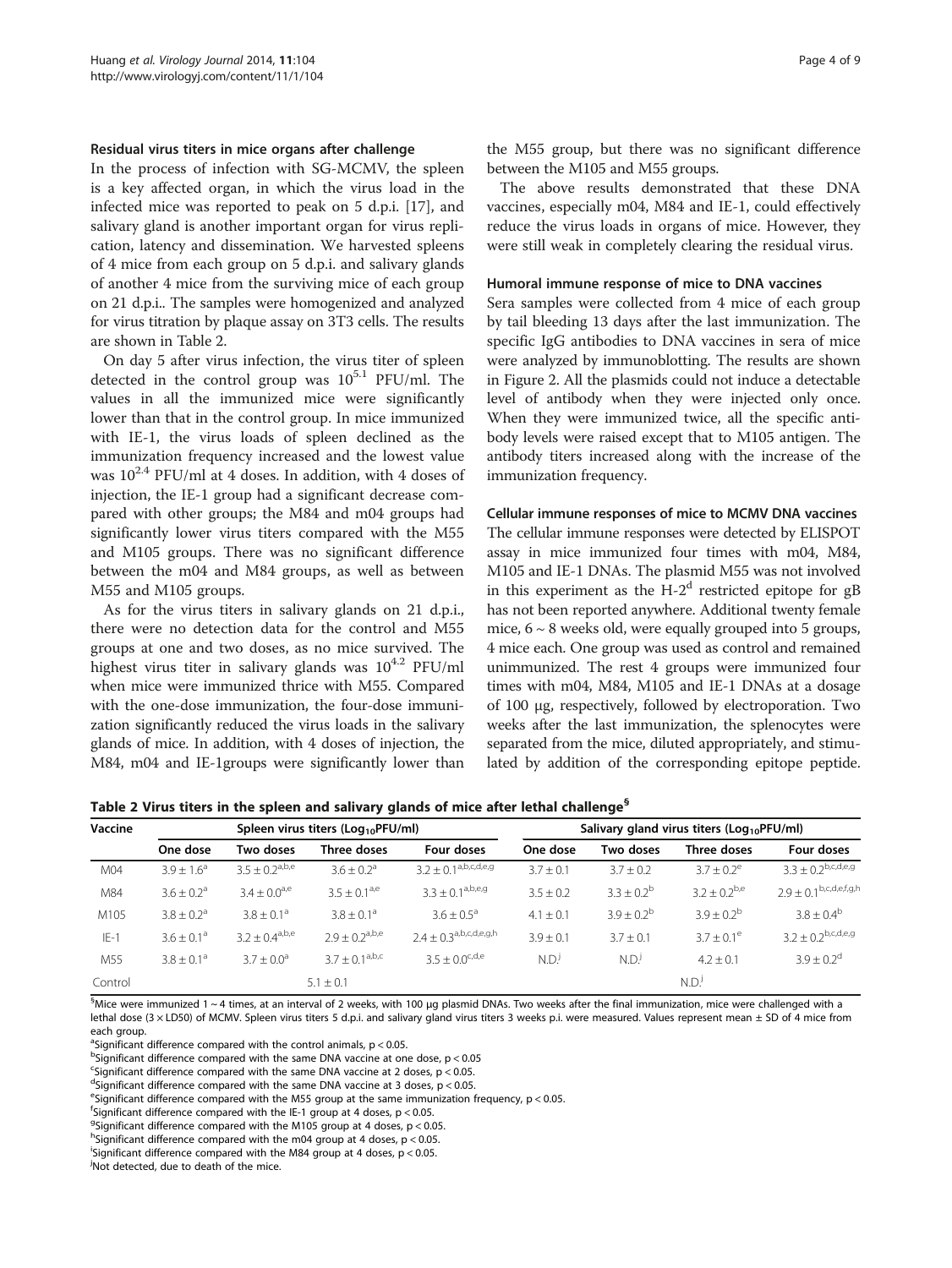<span id="page-4-0"></span>

IFN-γ secreting splenocytes were detected by ELISPOT assays.

The ELISPOT results are shown in Figure 3 and demonstrated that m04-, M84-, M105- and IE-1-specific IFN-γ secreting splenocytes could be detected in the corresponding DNA immunization groups. The spot numbers were largely consistent with protection. For every  $5 \times 10^5$  splenocytes, the number of induced IFN-γ secreting splenocytes was highest in the IE-1 DNA vaccine group, reaching 779 ± 49.0 spots (range, 703 to 831). The m04 group came next and reached  $662 \pm 114.2$  spots (range, 474 to 681). The M84 group had  $595 \pm 78.6$  spots. The M105 group, which showed relatively weak protection, had  $472 \pm 190$  spots. In contrast, only less than 10 spots were detected when the

epitope peptides were used to stimulate splenocytes from the unimmunized mice. The IFN-γ secreting splenocytes in each of the immunized groups were significantly  $(p < 0.05)$  higher than those in the control group. Among the four immunized groups, the IE-1 group had a significantly higher number of spot than the M105, and there was no significant difference between other groups.

## **Discussion**

Because of strict species specificity of CMV, it is hard to establish an animal model of HCMV infection. The mouse model of MCMV infection has therefore been generally used in development of HCMV vaccines. As we know, CMV-specific humoral immunity and CMI both play

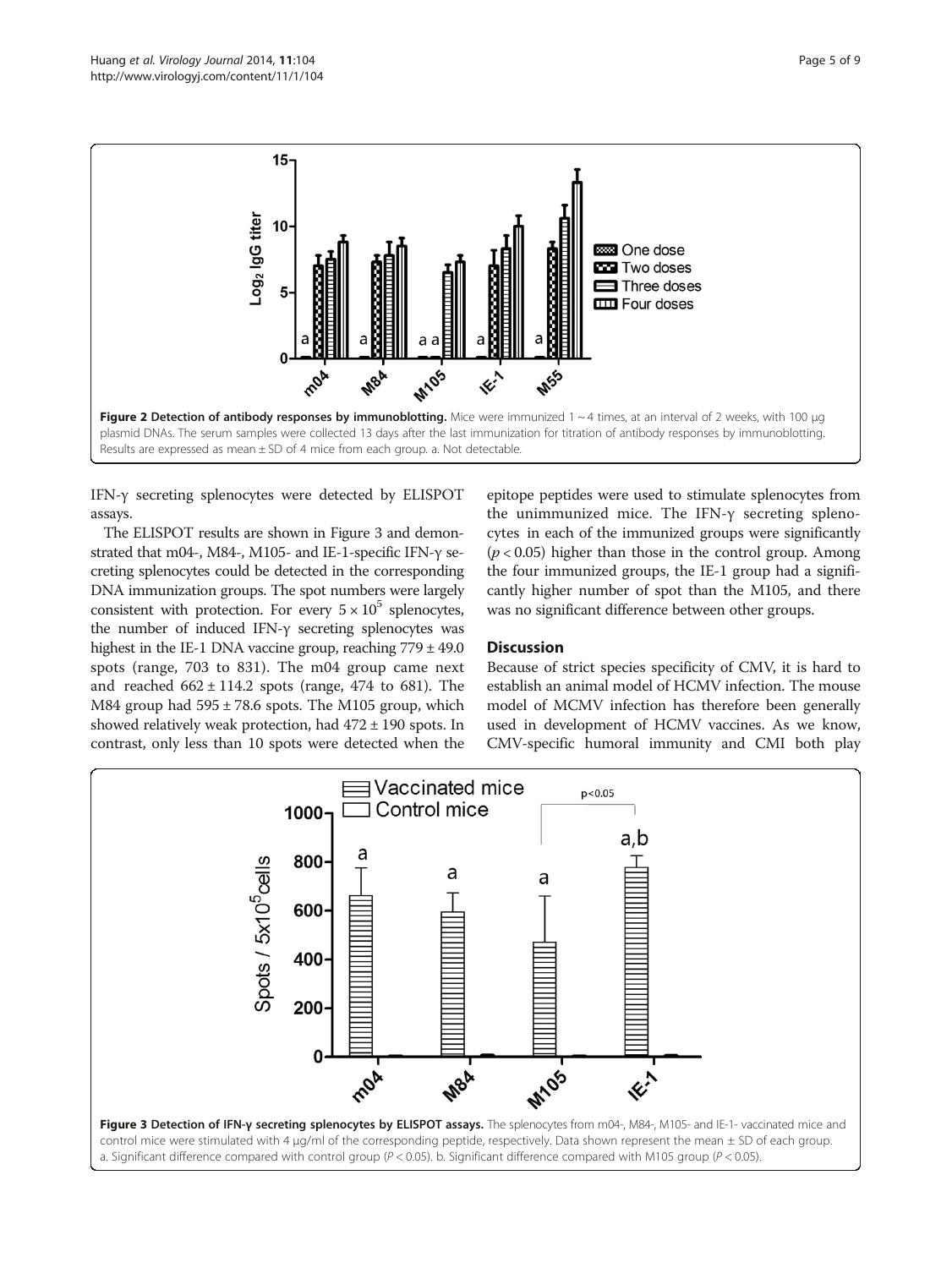critical roles in controlling CMV infection. Neutralizing antibodies could effectively decrease primary infection of CMV, and also block CMV infection of the fetus [[18](#page-8-0)-[20](#page-8-0)]. However, replicating or latent viruses in the host are cleared mainly by CMI. In transplant recipients with impaired CMI, HCMV specific T-lymphocyte responses and HCMV diseases had inverse correlation  $[16]$  $[16]$ . CD8<sup>+</sup> T cells responded to a large panel of HCMV antigens expressing during different phases of replication and played an important role in the overall pathogenesis of HCMV associated diseases [\[21\]](#page-8-0). DNA vaccine offers a method for selecting effective antigens. Among the five MCMV DNA plasmids constructed in our present study, M55 DNA that codes for the surface glycoprotein gB induces the neutralizing antibody, while the rest four have been reported to induce CD8+ T cell responses [\[16,22](#page-8-0),[23](#page-8-0)]. M55 DNA could only provide partial protection even at four doses. The protections for mice offered by m04, M84 or IE-1 plasmid were proved to be superior to that by M55. Immunization with m04, M84 or IE-1 plasmid at more than one or two doses could provide 100% survival rate for mice against the lethal challenge. A series of MCMV DNA vaccines, including M105, IE-1, M84 and m04, had been evaluated for their protective abilities in separate papers [[16,22](#page-8-0)-[24](#page-8-0)], and proved that they could afford mice some degree of resistance against a sublethal SG-MCMV infection. However, in the present paper, we made a head-to-head comparison of these MCMV DNA vaccines in the same animal model and we think that challenge of mice with a lethal dose of the virus would gain a more direct and intuitional result than a sublethal challenge.

Besides the survival rate, the residue virus titers in organs and the body weight changes of mice are also very important factors in assessing the CMV vaccines. MCMV infects mice via i.p. and acutely replicates in multiple organs, including spleen, liver, lung, and salivary glands. Virus peaks in spleen and liver around 5 d.p.i., drops to the limit of detection by 9 d.p.i. [\[25](#page-8-0)]. Meanwhile, the spleen is the most important organ for T cell responses. We tested the virus titers of spleen in mice 5 d.p.i. (Table [2](#page-3-0)). Compared with the control, all the vaccinated groups showed the significantly lower virus titers of spleen. The lowest titer appeared in the IE-1 group at 4 doses, and the titers in the m04 and M84 groups were similar, a little higher than that in the IE-1 group. The highest virus titer in spleens of mice after 4 doses of immunization was the M105 group. This result corresponded with that of the IFN-γ secreting splenocytes by ELISPOT assay, in which IE-1 group had the highest number of IFN-secreting splenocytes (Figure [3\)](#page-4-0). In the study performed by Ye et al. [\[16,23,24](#page-8-0)], immunization of IE-1 plasmid also showed a relatively lower virus titer of spleen. The reason might partly lie in the immunodominance status of the antigen epitopes. In BALB/c mice, the  $H-2^d$ 

restricted epitope (168-YPHFMPTNL-179) in the IE-1 protein is immunodominant [[26\]](#page-8-0) and those in the M84 and m04 proteins are subdominant, whereas in the M105 protein is intermediate [\[27\]](#page-8-0). Even so, studies by both Spector group [\[16,22,23](#page-8-0)] and Holtappels group [\[28\]](#page-8-0) had come to a conclusion that, in BALB/c mice, the protective potential of an antigen was independent of the immunodominance status of its epitope [[27\]](#page-8-0). Apart from the spleens of mice, we also tested the salivary glands, which are the main organ for CMV replication and latency [[25](#page-8-0)], for their virus titers. The residue virus loads of salivary glands in the m04, M84 and IE-1 groups at 21d.p.i. were all lower or significantly lower than those in the M55 and M105 groups at the same immunization dose (Table [2](#page-3-0)). In addition, the body weight of mice varied obviously and accordingly during the first days after the lethal dose infection (Figure [1\)](#page-2-0). The mice lost less weight when a plasmid provided better protection. Thus the survival rate, organ virus titers and body weight changes could be considered together to evaluate the protective abilities of the CMV vaccines in such a murine model of lethal-dose virus infection.

Administration of the gB gene by homologous DNA prime-boost may not be the most efficient delivery system to develop neutralizing antibodies, yet the gB subunit vaccine adjuvanted with MF59 only exhibited a vaccine efficacy of 50% in CMV-seronegative women [[6](#page-7-0)]. Therefore, in this study, we explored the importance of the cellular immune responses against CMV infection. We compared the protective potential of DNA vaccines expressing a single MCMV antigen and demonstrated that the antigens such as M84, IE-1 and m04, which are the specific CD8<sup>+</sup> T cell response inducer, protected mice with 100% survival rate and with obviously reduced virus loads in organs. However, they were still weak in completely clearing the residual virus. One reason for this may lie in the biological nature of latent infection of CMV, and another may be that only a single antigen was involved in the immune responses. A study by Elkington et al. demonstrated that in healthy immune individuals,  $CDS<sup>+</sup> T$  cell responses were directed towards multiple antigens (pp65, pp50, pp28, pp150, IE-1, US2, US3, US6, US11, UL16, UL18, gB, and gH), which may contribute to controlling HCMV replication, and that more than 40% of the T-cell reactivity was directed towards antigens other than pp65 and IE-1 [[21](#page-8-0)]. Thus, a multi-component vaccine should be developed in order to provide a more satisfied protection against CMV infection. These studies are currently in progress.

## Conclusions

The results presented in this study demonstrated that the m04, M84 or IE-1 DNA provided more effective protection than M55 or M105 DNA for mice against a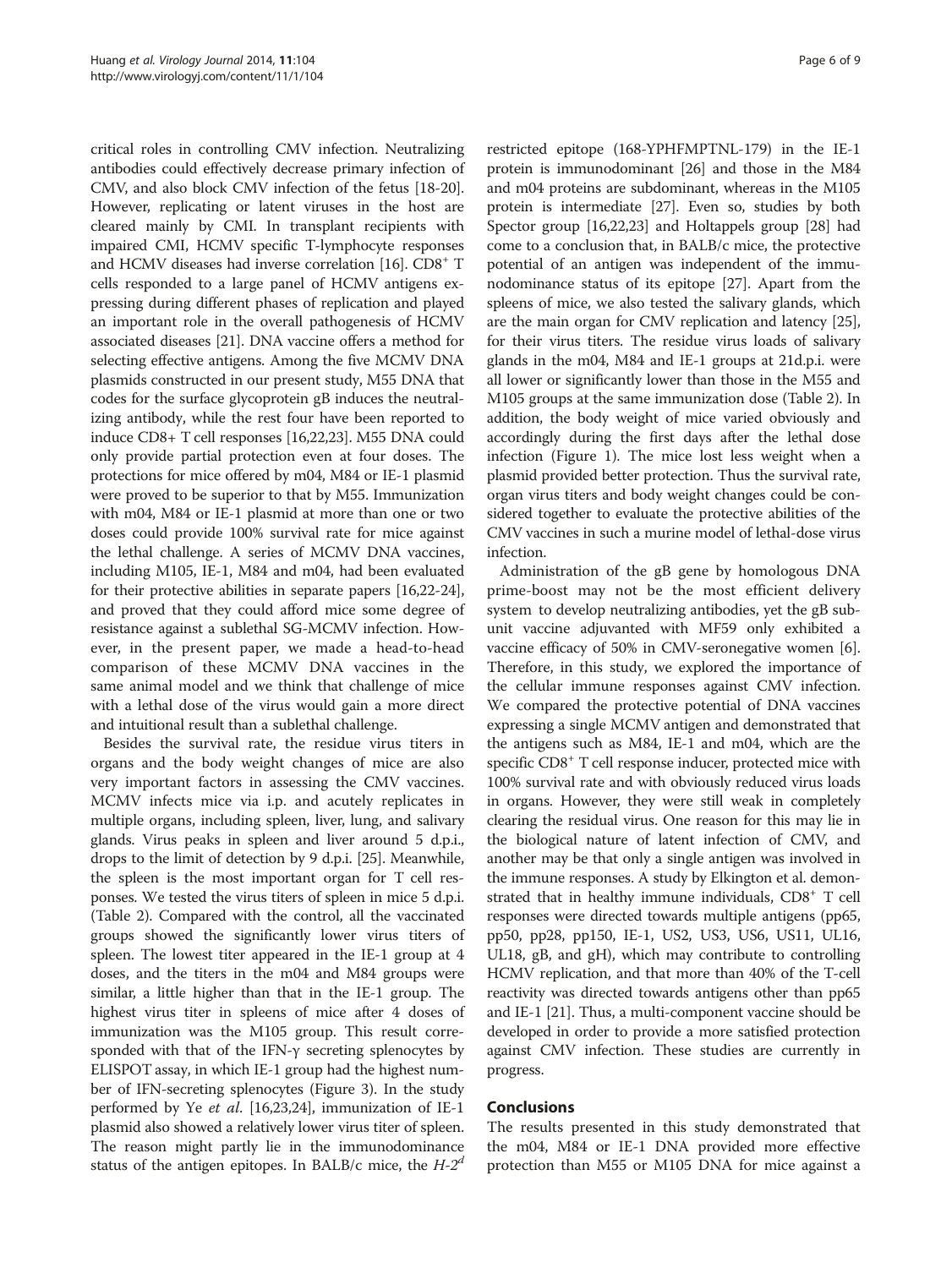lethal virus challenge. It means that the protection offered by induced CD8+ T cell immunity might be superior to that by gB-specific antibodies. These results are valuable references for development and application of HCMV vaccines.

## Methods

## Mice, cell, and virus

Specific-pathogen-free (SPF) female BALB/c mice  $(H-2<sup>d</sup>)$ , aged 6–8 weeks, were purchased from the Center for Disease Control and Prevention in Hubei Province, China, and were maintained in SPF conditions prior to infection.

MCMV Smith strain was propagated in NIH 3T3 cells (ATCC CRL 1658). The virus obtained from the cell culture was referred to as TC-MCMV (tissue culturederived MCMV). TC-MCMV was propagated and purified by ultracentrifugation as described by Brune et al. [\[29](#page-8-0)]. The virus, which was in vivo passaged for virulence enhancement and isolated from salivary glands of the infected mice, was referred to as SG-MCMV (salivary gland-derived MCMV). The high-virulence SG-MCMV stock was prepared through 14 times of in vivo passages and was used in challenge experiments. Challenge was performed with 3× LD50 virus stock.

## Plasmid DNAs and peptide

Plasmids pcDNA3.1/m04, pcDNA3.1/M84, pcDNA3.1/ M105, pcDNA3.1/IE-1 and pcDNA3.1/M55 were constructed by cloning the PCR products of m04, M84, M105, IE-1and M55 gene from the MCMV smith strain into the plasmid expression vector pcDNA3.1/myc-His B (Invitrogen, CA), which encoded gp34, p65, DNA helicase, pp89 and glycoprotein B (gB) proteins, respectively. PCR amplifications for m04, M84, M105 and M55 genes were carried out using the following paired sense and antisense primers: 5′AGaagcttATGTCTCTCGTATGTC GGC3′ (containing Hind III site) and 5′GCctcgagGGTT AGTTACTCTTAAGCGGT3′ (containing Xho I site) for m04, 5′GCaagcttCATGTCGGTCAACGTTTACT3′ (containing Hind III site) and 5′GCtctagaGGCTCTGT CTGTTTGTCTATG3′ (containing Xba I site) for M84, 5′GCgaattcGTTGATCATGGAGAAGAG3′ (containing EcoR I site) and 5′GCtctagaGTCAGAAAACCAGAGT G3′ (containing Xba I site) for M105, 5′GTaagcttGATC GCTGAACAACGCTC3′ (containing Hind III site) and 5′GAggatccTCCTCGCAGCGTCTCCAAT3′ (containing BamH I site) for M55. As for IE-1, its ORF has a fourexon structure, in which three exons encoded pp89 protein [\[11](#page-8-0)]. We had to construct the continuous IE-1 gene by overlap-PCR with the three pairs of primers: 5′TAggatccGAGATGGAGCCCGCCGCAC3′ (containing BamH I site) as IE-1 sense, 5′GGCGACATGAGCTGG CACCTTGTCTGATGGGTAGAC3′ as Exon 2 antisense, 5′GTGCCAGCTCATGTCGCC3′ as Exon 3 sense, 5′

ACAACAGAACGCTCCTCACTGCAGCATGCTTGA TGG3′ as Exon 3 antisense, 5′GAGGAGCGTTCTGT TGTC3′ as Exon 4 sense, and 5′CGgaattcGGGCTTGTG GATTCACTTCT3′ (containing EcoR I site) as IE-1 antisense. All the plasmids were propagated in E. coli XL1-blue bacteria and purified using NucleoBond Xtra Maxi purification kits (Macherey-Nagel, Germany).

As the  $H-2<sup>d</sup>$  restricted epitope for gB has not been reported anywhere thus far, we only obtained epitope peptides of the other four MCMV proteins. The peptide 243-YGPSLYRRF-251 for gp34 protein [[30\]](#page-8-0), 297-AYAGL FTPL-305 for p65 protein [\[31\]](#page-8-0), 207-TYWPVVSDI-215 for DNA helicase [[28](#page-8-0)], and 168-YPHFMPTNL-176 for pp89 protein [\[13](#page-8-0)] were synthesized by Shanghai Sangon Biological Engineering Technology & Services Co., Ltd., and were used for IFN-γ ELISPOT assay.

## Immunization

In vivo electroporation was carried out according to the method described by Aihara and Miyazaki [[32\]](#page-8-0). Mice were immunized with plasmid DNA dissolved in 100 μl of Tris-EDTA buffer at a dosage of 100 μg by injection into the left and right quadriceps muscles, 50 μg each. After the injection, a pair of electrode needles with 5 mm apart was inserted into the muscle to cover the DNA injection sites and electric pulses were delivered using an electric pulse generator (Electro Square Porator T830 M; BTX, San Diego, CA). Three pulses of 100 V each, followed by three pulses of the opposite polarity, were delivered to each injection site at a rate of one pulse per second. Each pulse lasted for 50 ms. The nonimmunized mice were set up as controls. Mice were immunized  $1 \sim 4$  times, at an interval of 2 weeks.

#### Specific antibody assay

Serum samples of mice were collected 13 days after each immunization and stored at −20°C. Titers of IgG Abs against the respective viral proteins were measured by using immunoblotting as previously described [[33\]](#page-8-0). Confluent 3T3 cells were infected with MCMV  $(m.o.i = 1)$ for 1.5 hours at 37°C. Unadsorbed virions were removed and infection medium was added. Cells were collected 18 hours and three days postinfection, respectively, and then lysed. Cell lysates were separated using SDS-PAGE (10% gel), blotted onto nitrocellulose membranes. The membranes were blocked with the non-fat milk, dried, and cut into longitudinal slips of 2 mm width. Serial twofold dilutions of sera from each group of immunized mice were prepared and each diluted serum sample was used to incubate each membrane slip. Antibody binding was detected using HRP-labeled goat anti-mouse IgG (a gift from Dr. Rushi Liu) and HRP-DAB detection kit (Sangon, China). The highest serum dilution, giving a positive staining of slip at the site corresponding to the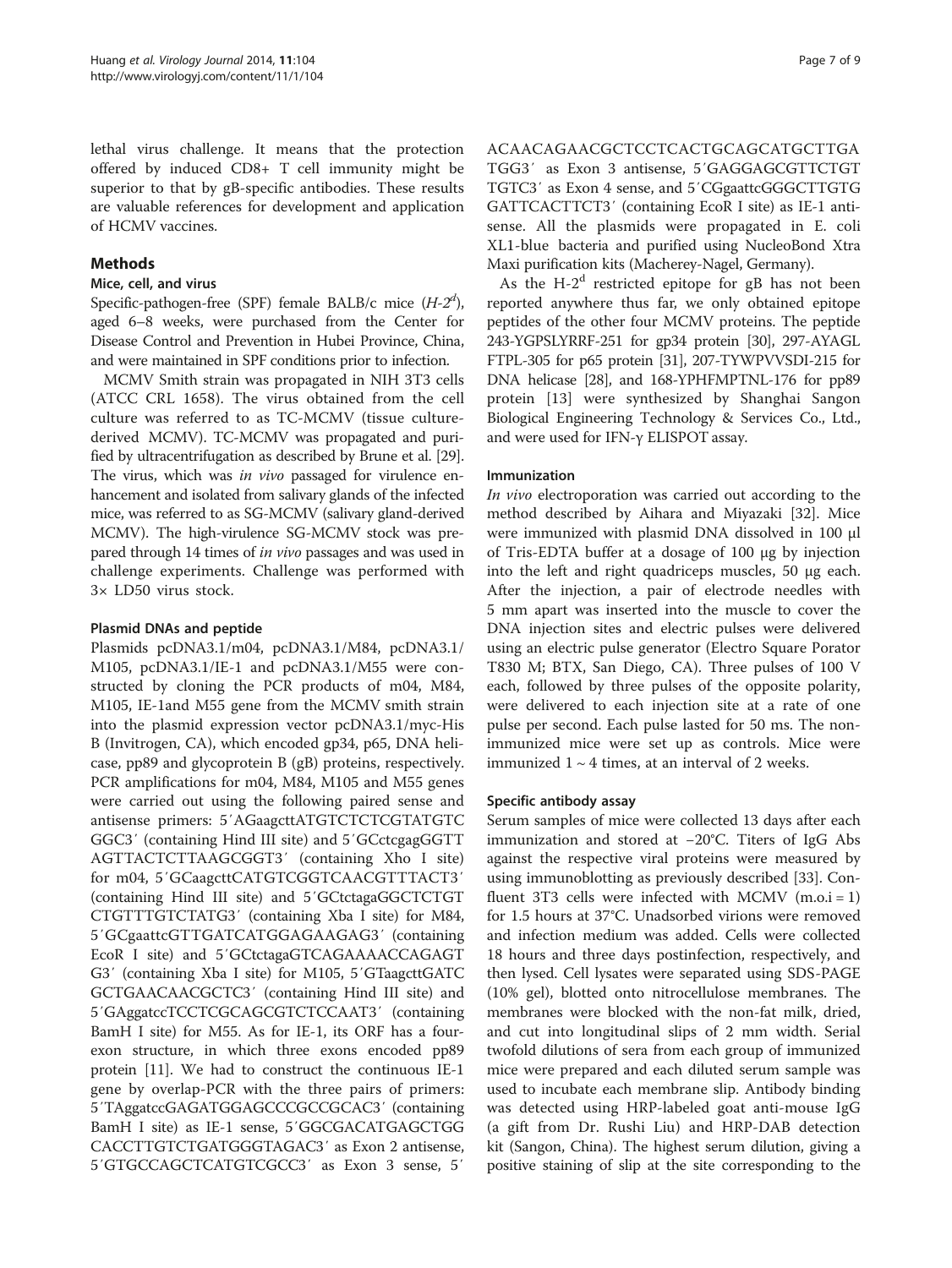<span id="page-7-0"></span>molecular weight of each viral protein, represented the immunoblotting Ab titer of each molecule.

## IFN-γ ELISPOT assay

Fourteen days after the 4th immunization, four mice in each group (including M04, M84, M105, and IE-1 DNA groups as well as the control) were euthanized for isolating spleen cells. Secretion of IFN-γ was detected by ELISPOT using precoat ELISPOT kit (DAKEWEI, China). According to the instruction manual, 96-well PVDF plates (Millipore, Bedford, MA) were coated with 100 μl of 10 μg/ml rat anti-mouse IFN-γ Ab in PBS and incubated at 4°C overnight. Next,  $5 \times 10^5$  lymphocytes isolated from the spleen cells were added to the wells in triplicate, stimulated with 4 μg /ml of the corresponding synthesized peptide, and incubated at 37°C for 20 h. The lymphocytes were then removed, and 100 μl of biotinylated anti-mouse IFN-γ Ab was added to each well and incubated at 37°C for 1 h. Subsequently, 100 μl of properly diluted Streptavidin-HRP conjugate solution was added and incubated at room temperature for 1 h. Finally, the plates were treated with 100 μl of AEC substrate solution and incubated at room temperature for 25 min in the dark. The reaction was stopped by washing with demineralized water. The plates were air-dried at room temperature and read using an ELISPOT reader (Bioreader 4000; Bio-sys, Germany). Medium backgrounds were consistently <10 spots per  $5 \times 10^5$  splenocytes.

#### Infection

Fourteen days after the last immunization, mice were challenged with a lethal dose  $(3 \times LD50, 200 \mu l/mouse)$ of the high-virulence SG-MCMV by i.p. injection. Body weights and survival rates of mice were recorded within 21 days post-infection.

#### Virus titrations

Five days after the virus challenge, four mice from each group were sacrificed and the spleens were taken aseptically for titration of spleen residual virus. On day 21 post-challenge, another 4 mice were taken randomly from the remaining mice for aseptic collection of salivary glands to determine the viral load. Spleens and salivary glands were homogenized in 1:10 (w/v) volume with minimal essential media (MEM) containing 2% calf serum. The homogenized fluids were centrifuged and the supernatants were stored in aliquots at −80°C.

Viral loads were determined using a plaque forming unit assay. Briefly, organ homogenates were 10-fold serially diluted and 100 μl of each dilution was used to infect 3T3 cells cultured in 48-well plates. Infections were performed in triplicate. After 1 hour of absorption, supernatant was sucked away and to each well was added 0.5 ml viscous medium. After incubation for 4 days, viral plaques were

counted and the viral PFU per milliliter were calculated. The virus titer in each experimental group was presented as the mean of mice samples in that group  $\pm$  SD.

#### **Statistics**

In this study, the experiments were repeated 3 times. The survival rates of the mice in the test and control groups were compared by using Fisher's exact test. Body weight changes between the groups were compared by Student's t-test. Other results between the groups were compared by ANOVA analysis. If P-value is less than 0.05, the difference was considered significant.

#### **Abbreviations**

MCMV: Murine cytomegalovirus; HCMV: Human cytomegalovirus; SG: Salivary gland; SPF: Specific pathogen free; i.p: Intraperitoneal; i.d: Intradermal; i. m: Intramuscular; CMI: Cell-mediated immunity; CTLs: Cytotoxic T lymphocytes; PFU: Plaque forming unit; d.p.i: Days postinfection; ELISPOT: Enzyme-linked spot assay.

#### Competing interests

The authors declare that they have no competing interests.

#### Authors' contributions

CYH did most of the experimental work and drafted the manuscript. HDW, STW, and HYC participated in the analysis of humoral responses and plaque assays. LLL, and BP participated in the immunization of mice. FF participated in its design and coordination. ZC revised the manuscript for important intellectual content and gave final approval of the version to be published. All authors read and approved the final manuscript.

#### Acknowledgements

We thank Dr. Rushi Liu and Sang Li at Hunan Normal University for providing secondary antibody and technical assistance, respectively. The study was supported by the following research funds: The Innovation Platform Open Fund for Universities in Hunan Province 09 K022 and 11 K010.

#### Author details

<sup>1</sup>College of Life Sciences, Hunan Normal University, Changsha 410081, Hunan, China. <sup>2</sup>Shanghai Institute of Biological Products, Shanghai 200052, China. <sup>3</sup>State Key Laboratory of Virology, Wuhan Institute of Virology, Chinese Academy of Sciences, Wuhan 430071, Hubei, China.

Received: 18 March 2014 Accepted: 23 May 2014 Published: 5 June 2014

#### References

- 1. Zhong J, Khanna R: Vaccine strategies against human cytomegalovirus infection. Expert Rev Anti Infect Ther 2007, 5:449–459.
- 2. Dollard SC, Grosse SD, Ross DS: New estimates of the prevalence of neurological and sensory sequelae and mortality associated with congenital cytomegalovirus infection. Rev Med Virol 2007, 17:355–363.
- 3. Boppana SB, Pass RF, Britt WJ, Stagno S, Alford CA: Symptomatic congenital cytomegalovirus infection: neonatal morbidity and mortality. Pediatr Infect Dis J 1992, 11:93–99.
- 4. Disease B: Vaccine for the 21st Century: A Tool for Decision Making. Appendix 4: Cytomegalovirus. Washington, D.C.: National Academy Press; 2000.
- 5. Griffiths PD, Stanton A, McCarrell E, Smith C, Osman M, Harber M, Davenport A, Jones G, Wheeler DC, O'Beirne J, Thorbum D, Patch D, Atkinson CE, Pichon S, Sweny P, Lanzman M, Woodford E, Rothwell E, Old N, Kinyanjui R, Haque T, Atabani S, Luck S, Prideaux S, Milne RS, Emery VC, Burroughs AK: Cytomegalovirus glycoprotein-B vaccine with MF59 adjuvant in transplant recipients: a phase 2 randomised placebo-controlled trial. Lancet 2011, 377:1256–1263.
- 6. Pass RF, Zhang C, Evans A, Simpson T, Andrews W, Huang ML, Corey L, Hill J, Davis E, Flanigan C, Cloud G: Vaccine prevention of maternal cytomegalovirus infection. N Engl J Med 2009, 360:1191–1199.